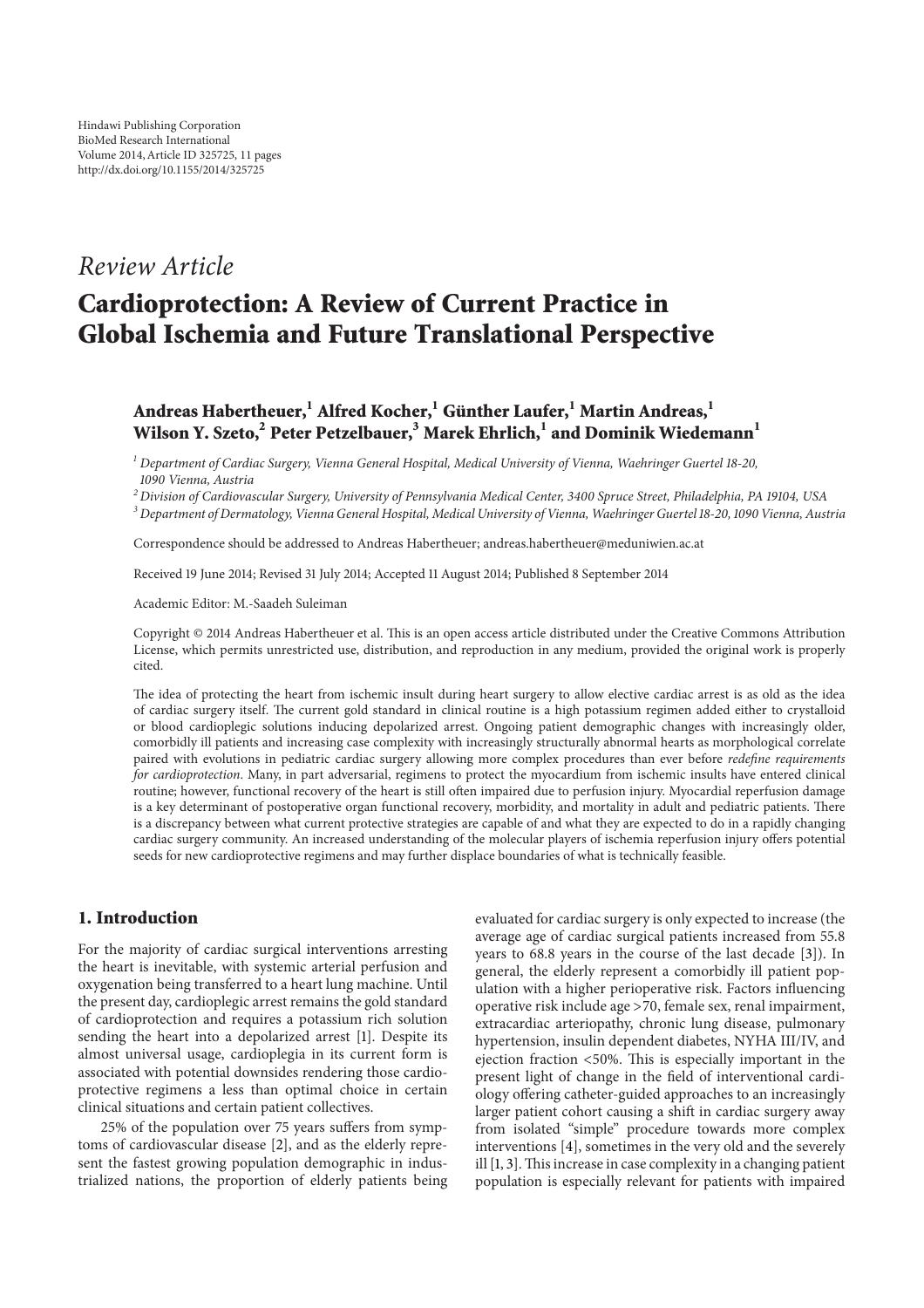|                        |                                                     | Crystalloid-based cardioplegia                    | Blood-based cardioplegia            |                                       |         |
|------------------------|-----------------------------------------------------|---------------------------------------------------|-------------------------------------|---------------------------------------|---------|
| Formulation ingredient | Intracellular<br>Custodiol, HTK,<br>Bretschneider's | Extracellular<br>Plegisol, St.<br>Thomas solution | Blood cardioplegia<br>induction 4:1 | Blood cardioplegia<br>maintenance 4:1 | Units   |
| $Na+$                  | 15                                                  | 110                                               | 140                                 | 140                                   | mmol/L  |
| $K^+$                  | 9                                                   | 16                                                | 20                                  | 10                                    | mmol/L  |
| $Mg^{2+}$              | 4                                                   | 16                                                | 13                                  | 9                                     | mmol/L  |
| $Ca2+$                 | 0.015                                               | 1.2                                               |                                     |                                       | mmol/L  |
| Histidine              | 198                                                 |                                                   |                                     |                                       | mmol/L  |
| Tryptophan             | 2                                                   |                                                   |                                     |                                       | mmol/L  |
| Ketoglutarate          |                                                     |                                                   |                                     |                                       | mmol/L  |
| Mannitol               | 30                                                  |                                                   |                                     |                                       | mmol/L  |
| Glucose                |                                                     |                                                   | 6                                   | 6                                     | mmol/L  |
| Lidocaine              |                                                     |                                                   | 260                                 |                                       | mg/L    |
| pH                     | $7.02 - 7.20$                                       | 7.8                                               | 7.2                                 | 7.4                                   | $[H^+]$ |

ventricles associated with left ventricular hypertrophy (LVH) and heart failure where it is generally acknowledged that current methods of myocardial protection are inadequate. LVH increases myocardial workload and renders hypertrophic hearts more susceptible to ischemic injury [5] and impaired recovery postoperatively.

To develop new approaches towards innovative cardioprotective regimens it is increasingly important to understand the pathophysiologic and molecular players of ischemia as a two-fold phenomenon in which ischemic injury is only part of the truth and subsequent reperfusion injury has the potential to grossly outweigh the primary ischemic insult [6]. Myocardial reperfusion damage following cardioplegic ischemic arrest is a key determinant of postoperative organ functional recovery, morbidity, and mortality in adult and pediatric patients undergoing open-heart surgery and has the potential to cause protracted organ recovery, myocardial stunning, and acute myocardial infarction.

This paper reviews and compares current clinical regimens of cardioprotection via elective global ischemia induction and draws attention to potential avenues for innovative therapeutic approaches with the potential of translational application in future clinical trials, thereby highlighting management of ischemia reperfusion injury as a central dogma.

### 2. Electrophysiological Concepts: Induction of Arrest

Sending the heart into a diastolic flaccid arrest requires understanding of the underlying electrophysiology principles. Hyperkalemia (as the current clinical practice either via blood cardioplegia or crystalloid cardioplegic solution, Table 1) changes the cellular resting membrane potential  $(E_m)$  of cardiac myocytes towards a less negative value (i.e., closer to zero). The resting membrane potential is largely maintained via an adenosine triphosphate (ATP) driven primary active  $3Na^{+}/2K^{+}$  exchange pump creating both

chemical and electric gradients across the cellular membrane and via a passive  $K^+$  outward flux. As the cardiac myocyte membrane is most permeable to  $K^+$  ions but relatively impermeable to other ions,  $E_m$  potential is close to the  $K^+$ equilibrium potential of −91 mV (Nernst equation, Figure 1) and approaches −85 mV (Goldman-Hodgkin-Katz voltage equation).

The action potential (AP) is the result of an orchestrated activation of various voltage-gated channels located in the cell membrane (Figure 1). Upon stimulation by the sinuatrial node, voltage dependent Na<sup>+</sup> channels open and allow rapid sodium ion influx and depolarization of the cardiac myocyte cell membrane to about  $+20$  mV. The threshold potential for fast Na<sup>+</sup> channel opening is about  $-65$  mV. Na<sup>+</sup> channels become inactivated within a split second and  $E_m$  would return to normal unless L-type  $\hat{Ca}^{2+}$  channels open and allow further influx of positively charged ions, characteristically prolonging the AP in a plateau-like fashion. For most parts of the plateau phase  $Ca^{2+}$  influx and K<sup>+</sup> outward directed back diffusion is balanced; however, as the membrane potential reaches more negative values,  $Ca<sup>2+</sup>$  channels close and delayed  $K^+$  rectifiers send  $E_m$  back to normal and terminate yet another AP. Electromechanical coupling and force generation evolves as  $Ca^{2+}$  influx via dihydropyridine receptors of the myocyte cell membrane causes cytosolic  $Ca^{2+}$  release from the sarcoplasmic reticulum via ryanodine receptors (calcium induced calcium release). In a physiologic state with extracellular  $K^+$  levels of 3.5–5.0 mmol/L,  $E_m$  approaches −85 mV. One can easily calculate that an elevation of extracellular  $\mathrm{K}^+$  towards 16.2 mmol/L decreases  $E_m$  to about −60 mV (Figure 1) well beyond the Na<sup>+</sup> channel threshold, not allowing any further myocyte AP propagation generated by the sinuatrial node (SAN) because fast Na<sup>+</sup> channels remain inactivated. As this state does not allow any repolarisation either the current clinical practice of hyperkalemic cardiolegia induction is called depolarized arrest. The institution of cardioplegic arrest ensures that myocardial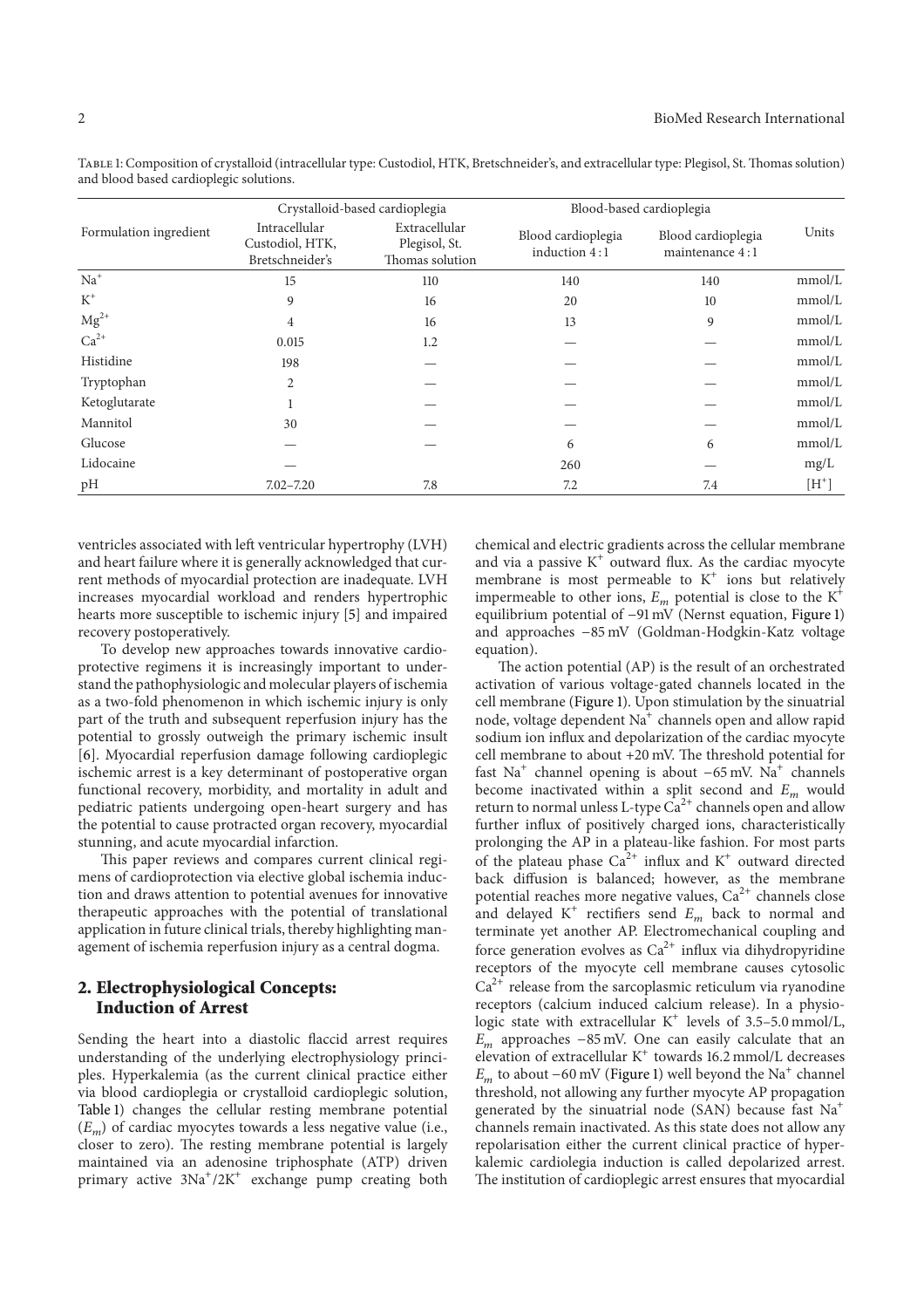

FIGURE 1: (a) Action potential for cardiac myocytes and (b) ion flux occurring during each cardiac myocyte action potential. Nernst equation on the right-hand side illustrating membrane potential changes upon modification of the extracellular K<sup>+</sup> ion concentration.

oxygen consumption (MVO2) is significantly reduced, as is the ATP depletion characteristic of severe ischemia [7–9].

# 3. Cardioprotection: A Strategic Comparison of Current Clinical Practice

There is no doubt that adequate myocardial protection plays a key role in achieving successful outcomes in cardiac surgery. Many methods to achieve and maintain sustained electromechanical quiescence have been advocated and obviously few institutions share identical protocols which makes comparison in large multicenter studies and meta-analysis difficult. Nevertheless, we provide a comprehensive review of the most important clinical trials in Table 3. The spectrum of strategies has led to the creation of, in part, adversarial positions. In general, blood-based or crystalloid-based solutions are used as potassium-containing transport medium. Blood cardioplegia is mixed in a ratio of 1: 4 (1 part of crystalloid solution and 4 parts of blood); crystalloid solutions may be of intracellular type (Custadiol) or extracellular type (Plegisol). Specific details are given in Table 1. Modes of application

range from antegrade versus retrograde versus antegrade plus retrograde, intermittent versus single shot, cold (with or without additional warm induction) versus warm. Thereby antegrade and retrograde refer to the route of application: antegrade application follows anatomical routes and normal coronary circulation via insertion of a cardioplegia line into the aortic root below the aortic cross-clamp, whereas retrograde perfusion is achieved via direct intubation of the coronary sinus.

All in situ hearts receive some noncoronary collateral flow so that intermittent replenishment of cardioplegia is needed to maintain the primary goals of hypothermia for cardiac myocyte metabolic demand reduction, washout of accumulated metabolites, counteraction of acidosis, and provision of a cardioprotective composition to lower perfusion injury before the next period of planned ischemia is initiated. So, what is better?

3*.*1*. Blood versus Crystalloid?* Several experimental studies favor the use of blood cardioplegia over crystalloid solutions when comparing release of cardiac enzymes and metabolic response [10]. To our knowledge, Øvrum et al. from the Oslo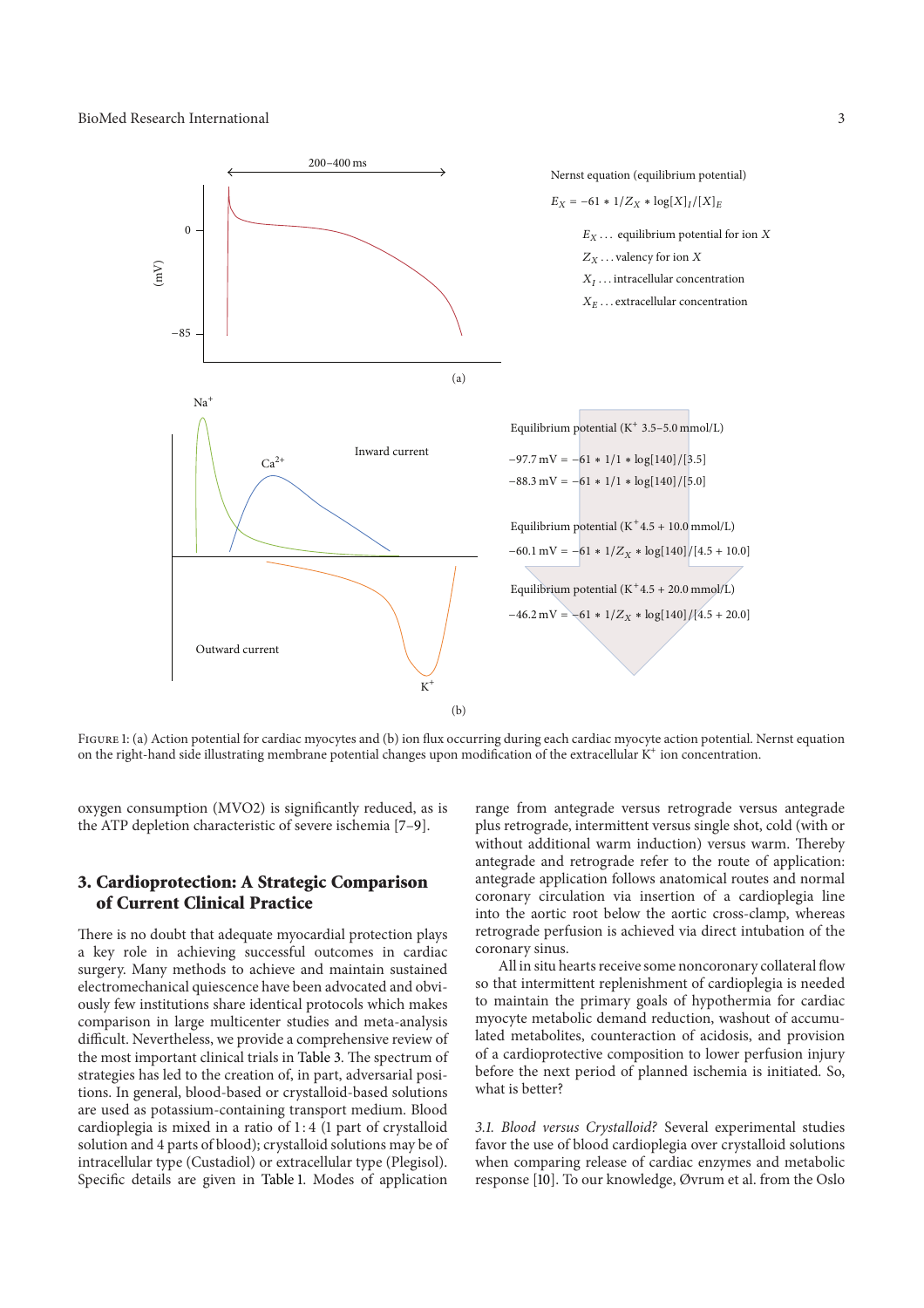TABLE 2: Definitions of low output syndrome (LOS) used in 34 trials. Adapted from [13].

Definitions of LOS

Requirement of inotropes for >30 minutes or IABP for maintenance of blood pressure >80 mm Hg

The need for inotropic and/or IABP assistance to maintain the systolic BP at a level >90 mm Hg for at least 30 minutes in the ICU Requirement for inotropic agents or IABP for hypotension

Use of inotropic agents or IABP assistance for hypotension

CI <2.01 L/min/m<sup>2</sup> and the need for dopamine (>4  $\mu$ g/min/kg), dobutamine, or adrenaline administration for >30 minutes or IABP CI <2 L/m<sup>2</sup> despite PAWP ≥15 mm Hg, dopamine in a dose of 3-4.9  $\mu$ g/kg/min, and, if required, adrenaline in a dose of  $0.02 - 0.10 \mu g/kg/min$ 

Unusual need of inotropic (>6 U dopamine) or mechanical (IABP/VAD) support to maintain the normal CO of the patient (normal CO 4–8 L/min)

 $CI < 2.1$  L/min/m<sup>2</sup>

Systolic BP <90 mm Hg and mixed venous oxygen saturation <60% despite adequate preload and afterload

Heart Center conducted the largest prospectively randomized single center trial comparing postoperative outcomes of cold blood versus cold crystalloid cardioplegic regimens (1440 CABG patients [11] and 345 aortic valve patients [12]). All patients were gender, age, and perioperative risk matched and no statistical significant differences were seen regarding perioperative and postoperative parameters (Table 3). Even in patients with higher operative risk (female sex, age >70 years, unstable angina, diabetes, emergency operation, ejection fraction <50%, crossclamping time >50 minutes, and EuroSCORE II  $>5$ ), no statistically significant differences could be demonstrated [11, 12].

A large meta-analysis by Guru et al. [13] from the Toronto University compared 34 trials with a total of 5,044 patients. 2,582 received blood cardioplegia and 2,462 received crystalloid cardioplegia (no differentiation between intracellular and extracellular type crystalloid solutions was made). The authors found no difference between groups regarding perioperative and postoperative myocardial infarction and death  $(P = 0.19$  and  $P = 0.44$ , resp.); however, they did observe a significantly lower incidence of low output syndrome (LOS) immediately upon reperfusion with blood cardioplegia ( $P =$ 0.006). Various definitions of LOS exist in literature and are discussed in Table 2. Also, CKMB release at 24 h after surgery was considerably lower with blood cardioplegia ( $P = 0.007$ ).

3*.*2*. Antegrade versus Retrograde versus Antegrade/Retrograde?* Retrograde cardioplegia is an established method of myocardial protection [14-16]. The rationale behind retrograde application is that distribution of antegrade delivered cardioplegia might be impaired due to ventricular hypertrophy or significant coronary artery stenosis and retrograde application, bypassing plagued vessels, might be of advantage. However, the problem with retrograde perfusion is purely anatomical. Many of our colleagues believe that Thebesian veins play a central role in the distribution of retrograde cardioplegia. Of course this cannot be true. By definition, Thebesian veins constitute venous anastomoses directly "escaping" into the atrial and ventricular cavities bypassing the microvasculature and diminishing nutrient flow. This is reflected in the clinical setting by higher perfusion volumes rather than higher perfusion pressures required to induce cardiac arrest. In studies conducted by Gates et al. from UCLA in Los Angeles on human freshly explanted hearts it became obvious that all regions of the heart can be homogenously perfused in a retrograde fashion [17]. However, when collecting the effluents using colored microspheres 67.2  $\pm$ 6.4% of retrograde delivered blood cardioplegia was found to exit Thebesian veins directly into heart cavities, whereas only 29.3  $\pm$  6.3% and 3.5  $\pm$  3.1% escaped from the left and right coronaries, respectively [17]. Although all areas of the ventricles are perfused by retrograde blood cardioplegia, the majority of flow is through the Thebesian system and, thus, is nonnutritive. Further, the nutritive capillary flow that does occur is heavily weighted between ventricles and the right side gets only 10% of the nutrient flow when compared to the left ventricle [17]. Vähäsilta et al. [18] used isolated pig hearts to compare antegrade versus retrograde *crystalloid cardioplegia* in a standardized perfusion model. He assessed for cardiomyocyte apoptosis via terminal transferase mediated ddUTP nick end-labeling (TUNEL) assay and immunohistochemical staining for caspase-3 (Table 3). Cardiomyocyte apoptosis was significantly elevated following reperfusion in both groups, suggesting that myocardial protection in general is suboptimal in antegrade and retrograde cardioplegia. In the right ventricle, however, retrograde cardioplegia was associated with a 3.4-fold higher amount of apoptotic cardiomyocytes as compared with antegrade cardioplegia (0.107% versus 0.032%,  $\overline{P}$  < 0.05). A similar difference was also found in the left ventricle, although at a lower level (0.027% versus 0.012%,  $P \leq 0.05$ ). A subsequent clinical study with 20 patients undergoing aortic valve surgery led by the same authors found that cardiomyocyte apoptosis is significantly increased in the left ventricle after the procedure in the retrograde, but not in the antegrade group (0.00% versus 0.092%,  $P = 0.01$  and 0.00% versus 0.023%,  $P = 0.14$ ) [19]. Regarding functional data the amplitude of longitudinal systolic motion of the lateral mitral annulus (an indicator of systolic contractile function) was lower after the operation than before in the retrograde  $(P = 0.03)$  but not in the antegrade group ( $P = 0.78$ ) [19]. There were no differences in cardiac output, velocities of the E or A waves or E/A ratios in either antegrade or retrograde groups. Altogether, retrograde cardioplegia was associated with left better than right ventricular protection as evident by morphometric and functional analysis; however, this finding did not reflect on patient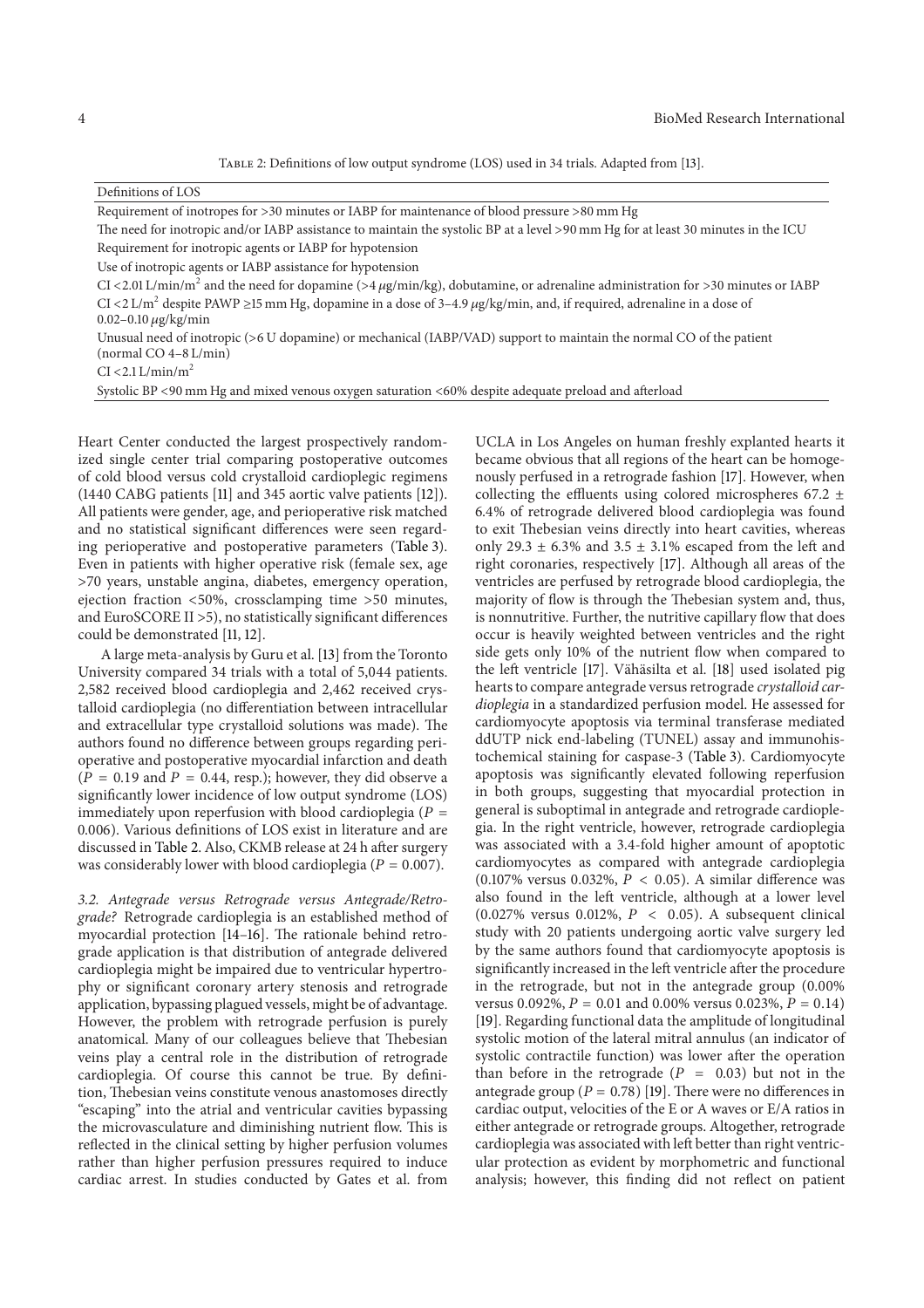#### BioMed Research International 5

| Authors        | Title                                                                                                                                                             | Year | Intervention                       | Patients<br>included | Study<br>design           | Study endpoints                                                                                                                                                                                                                           | Reference         |
|----------------|-------------------------------------------------------------------------------------------------------------------------------------------------------------------|------|------------------------------------|----------------------|---------------------------|-------------------------------------------------------------------------------------------------------------------------------------------------------------------------------------------------------------------------------------------|-------------------|
| Øvrum et al.   | A prospective randomized<br>study of 1440 patients<br>undergoing coronary artery<br>bypass grafting                                                               | 2004 |                                    | $1.440*$             | Prospective<br>randomized | Operative variables <sup>1</sup> ,<br>inotropic support,<br>ICU/hospital stay,<br>arrhythmias, stroke,<br>mortality                                                                                                                       | $[11]$            |
| Øvrum et al.   | A prospective randomised<br>study of 345 aortic valve<br>patients                                                                                                 | 2010 | <b>Blood versus</b><br>crystalloid | $345*$               | Prospective<br>randomised |                                                                                                                                                                                                                                           | $[12]$            |
| Guru et al.    | Is blood superior to<br>crystalloid cardioplegia? A<br>meta-analysis of<br>randomized clinical trials                                                             | 2006 |                                    | $5.044*$             | Meta-<br>analysis         | LOS, MI, CKMB at 7 h,<br>24 h, 48 h                                                                                                                                                                                                       | $[13]$            |
| Vhsilta et al. | Cardiomy cyte apoptosis<br>after antegrade and<br>retrograde cardioplegia<br>during aortic valve surgery                                                          | 2011 | Antegrade<br>versus                | $20*$                | Prospective<br>randomised | Cardiomyocyte apoptosis<br>(TUNEL assay, caspase 3,<br>BCL-2, and BAX via<br>ventricular biopsies upon<br>reperfusion) ECHO<br>Biopsies 20 min after<br>cross-clamp removal,<br>adenine nucleotide<br>metabolites, lactate,<br>troponin I | $[19]$            |
| Lotto et al.   | Myocardial protection with<br>intermittent cold blood<br>during aortic valve<br>operation: antegrade versus<br>retrograde delivery                                | 2003 | retrograde                         | $39*$                | Prospective<br>randomised |                                                                                                                                                                                                                                           | $\left[20\right]$ |
| Radmehr et al. | Does combined<br>antegrade-retrograde<br>cardioplegia have any<br>superiority over antegrade<br>cardioplegia?                                                     | 2008 | Antegrade<br>plus<br>retrograde    | $87*$                | Prospective<br>randomised | Inotropic support<br>morbidity, ICU/hospital<br>stay, mortality                                                                                                                                                                           | $[21]$            |
| Fan et al.     | Does combined<br>antegrade-retrograde<br>cardioplegia have any<br>superiority over antegrade<br>cardioplegia?                                                     | 2010 | Warm versus<br>cold                | 5.879*               | Meta-<br>analysis         | LOS, inotropic support, MI,<br>stroke, arrhythmias, cardiac<br>index, Troponin, CKMB                                                                                                                                                      | $[22]$            |
| Mallidi et al. | The short-term and<br>long-term effects of cold or<br>tepid cardiopelgia                                                                                          | 2003 |                                    | $6.064*$             | Prospective<br>cohort     | MI, Mortality                                                                                                                                                                                                                             | $[23]$            |
| Caputo et al.  | Warm blood hyperkalaemic<br>reperfusion (hot shot)<br>prevents myocardial<br>substrate derangement in<br>patients undergoing<br>coronary artery bypass<br>surgery | 1998 | Cold-cold<br>plus hot-shot         | $35*$                | Prospective<br>randomised | Adenine nucleotide<br>metabolites,<br>alanine-glutamate ratio,<br>lactate, troponin I: 5 min<br>after begin of bypass,<br>30 min after arrest and<br>20 min after reperfusion                                                             | $[25]$            |

TABLE 3: Best evidence papers.

LOS, low output syndrome (requiring intotropic and/or intra-aortic balloon pump support); MI, myocardial infarction; CKMB, creatinine kinase MB; BCL-2, B-cell lymphoma 2 (antiapoptotic) and BAX protein (proapoptotic). <sup>1</sup>Operative variables include amount of cardioplegia used, spontaneous sinus rhythm after declamping, atrioventricular block, fluid excess. \*7 prospective randomized studies as well as 2 large meta-analyses yielded a total number of 17.513 patients. The meta-analysis performed by Guru et al. [13] included the initial Ovrum et al. [12] study and those patients were thus subtracted.

outcome. Findings of increased right ventricular stress with retrograde cardioplegia alone could be confirmed by Lotto et al. from the Bristol Heart Institute comparing 39 patients undergoing elective aortic valve replacement  $[20]$ . They also found that troponin I levels were significantlyelevated in both groups again suggesting that myocardialprotection in general is suboptimal [20]. However, both authorsdid not observe statistical differences in the postoperative patient outcome.

There is sufficient evidence, however, that combined antegrade and retrograde cardioplegia is of advantage. Radmehr et al. [21] compared antegrade versus antegrade/retrograde cardioplegia in 87 randomly assigned, age, gender, and perioperative risk matched patients undergoing CABG and found that 35.5% versus 19.0% of patients needed inotropic support while weaning from bypass ( $P = 0.04$ ).

3*.*3*. Cold versus Warm?* Fan et al. [22] conducted a metaanalysis of warm versus cold cardioplegia identifying 41 randomized controlled trials with 5,879 patients. In-hospital mortality, length of stay, incident of stroke, and atrial fibrillation (Afib) and use of balloon pumps did not differ between groups. However, warm cardioplegia was associated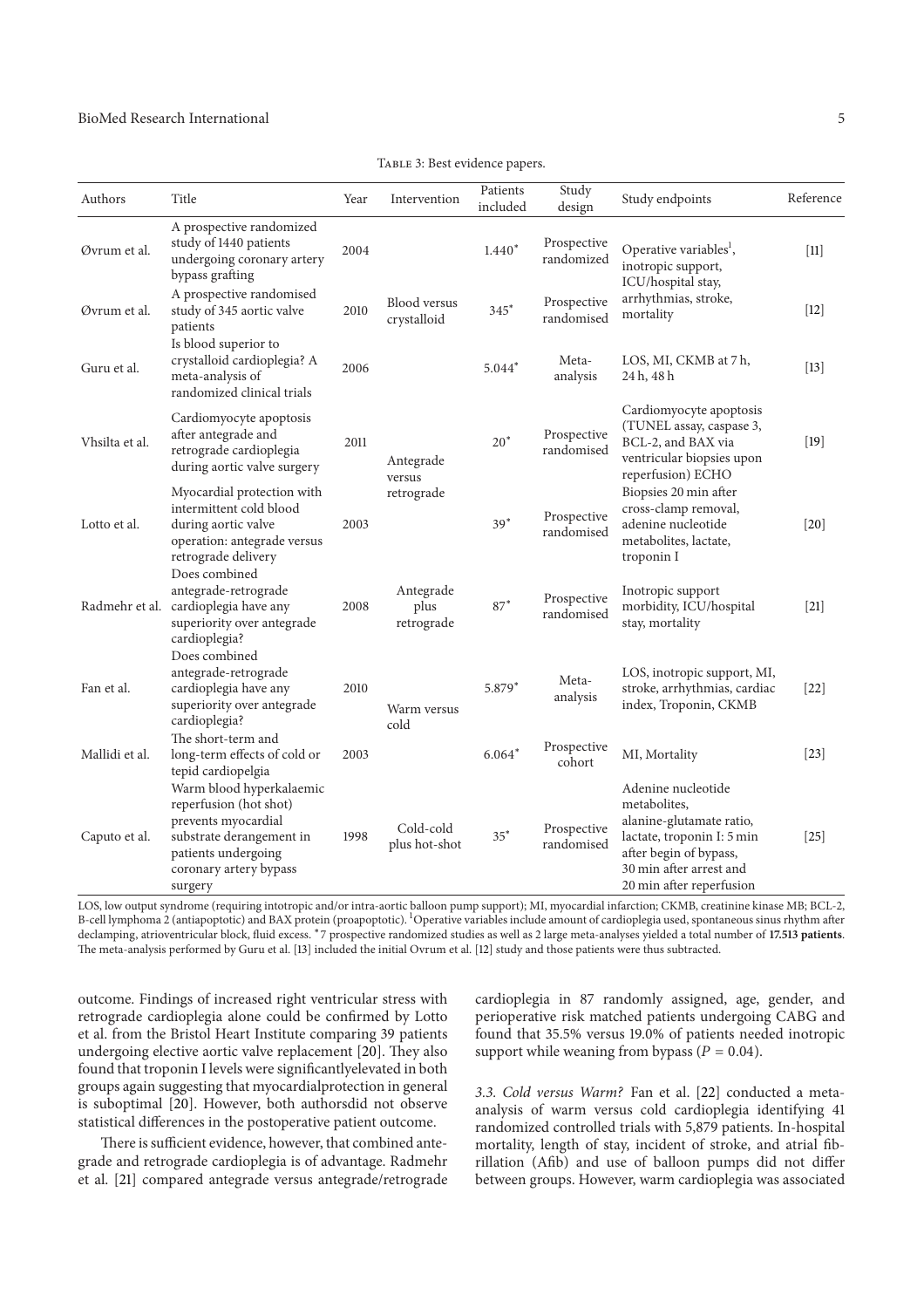with significantly better postoperative cardiac index  $(P \leq$ 0.00001), lower troponin concentrations on day 0 ( $P =$ 0.006), and significantly lower peak CKMB concentrations  $(P = 0.002)$ . Mallidi et al. [23] performed a prospective single center cohort study comparing patients receiving cold or tepid/warm cardioplegia during isolated CABG on early and late outcomes and found superior outcomes in the warm cardioplegia arm: perioperative death (1.6 versus 2.5%,  $P =$ 0.027) and myocardial infarction (2.4 versus 5.4%,  $P \leq$ 0.0001).

3*.*4*. Terminal Warm Induction (Hot-Shot)?* Intermittent antegrade cold-blood cardioplegia followed by terminal warmblood cardioplegic reperfusion (hot-shot induction) is reported to reduce myocardial injury in the setting of coronary surgery [24]. Caputo et al. [25] from the Bristol Heart Institute compared 35 patients receiving cold blood cardioplegia with or without terminal warm induction prior to removal of the cross-clamp. Significant metabolic derangement occurs in the ischemic-reperfused hearts of patients with cold blood cardioplegia but not in the hot-shot group ( $P < 0.05$ ) as evidenced by high ADP/ATP ratios and an increase in the alanine-glutamate ratio suggesting the occurrence of anaerobic metabolic activity (Table 3) [25]. Troponin I concentrations were consistently higher in the cold blood group, without reaching statistical significance.

A survey of practice in the UK [26] among cardiac consultants from 2004 found that, of the surgeons performing onpump CABG, 56% use cold blood cardioplegia,14% use warm blood cardioplegia, 14% use crystalloid cardioplegia, 21% use retrograde infusion, and 16% do not use any cardioplegia (cross-clamp fibrillation). This impressively highlights that there exists no consensus in the cardiac surgery community regarding the type and route of cardioplegia application.

#### 4. Ischemia and Reperfusion on the Blueprint: A Double-Edged Sword?

Since the initial description of the phenomenon by Jennings et al. [27, 28] (see above) some 50 years ago, our understanding of the underlying mechanisms of ischemia reperfusion injury has grown significantly, yet molecular and cellular events underlying IR injury are complex, representing the confluence of divergent biologic pathways [29].

4.1. Ischemia-Microvascular Dysfunction. The microcirculation represents the major target site of ischemia reperfusion (IR) injury [30–33]. Response to ischemia, initially compensatory and adaptive in nature, progresses to structural changes that become self-perpetuating and pathogenic, when sustained for more than a couple of minutes. Ion influx and cellular swelling impair reperfusion (no-reflow phenomenon) as energetic imbalance characterized by both decreased oxidative phosphorylation and impaired cellular energy production causes tissue acidosis and reactive oxygen species (ROS) formation leading to toxic cell damage [34]. Thereby, ROS generated as the final electron acceptor  $(O_2)$  in the electron chain is insufficient in quantity and  $O_2$  cannot be





Figure 2: Rapid release of ROS overwhelms the cellular defense mechanisms and leads to toxic cell damage.

further reduced to  $H<sub>2</sub>O$  (Figure 2) and the electron transport chain comes to a hold.

Reperfusion in turn, as a growing body of evidence unveils, triggers, an inflammatory response via leukocyte transmigration into tissue with concomitant activation and dysfunction of the vascular endothelial cell barrier and mediates both innate and adaptive immunogenic processes via a multitude of cascades [35, 36].

During ischemia, energy rich phosphates are depleted and the cellular active transmembrane ion transports  $(Na^+/K^+ATPase)$  are working at a lower pace with intracellular sodium buildup and ionic cellular swelling. High sodium concentrations, in turn, drive increases in intracellular  $Ca^{2+}$ via  $\text{Na}^{\text{+}}/\text{Ca}^{2+}$  exchange [37]. Further  $\text{Ca}^{2+}$  uptake via sarcolemmal L-type channels and impaired sarcoplasmic clearance via sarcoplasmic endoplasmic reticular calcium ATPase (SERCA) further drives a mechanism of self-perpetuating intracellular  $Ca^{2+}$  overload [38-41] eventually leading to ultrastructural changes, activation of apoptotic caspase pathways, autophagy-associated cell death, and necrosis [42].

4.2. Reperfusion: The Many Faces of Inflammation. Not only is IR limited to capillary events described above but also the postcapillary venules and their lining endothelial cells set an even bigger stage for a variety of molecular effectors to occur upon reperfusion  $[29, 35, 36, 43]$ . The central idea of reperfusion is injury-mediated activation of endothelial cells attracting polymorphonuclear leukocytes (PMNs) via upregulation of receptors and signal molecules on both leukocytes and endothelial cells [44] with subsequent transmigration and tissue invasion through a dysfunctional endothelial cell barrier and impaired cell-cell connections with concomitant increased vascular permeability, edema formation and inflammation [36]. The phenotype of inflammatory response to IR and to that observed during microbial infection share many similarities [42]. For example, ligand binding to pattern recognition molecules like TLRs (toll-like receptors) leads to downstream activation of nuclear factor kappa B ( $NFRB$ ) and mitogen activated protein kinase (MAPK) pathways resulting in increased transcription of proinflammatory cytokines activating both endothelial cells and leukocytes. Surprisingly, TLRs can either be activated by microbial compounds or cellular debris in the context of IR injury [42, 45–47].

Activation of endothelial cells and PMNs results in upregulation of cellular receptors engaging leukocytes into a dance across endothelial cells (Figure 3) consisting of leucocyte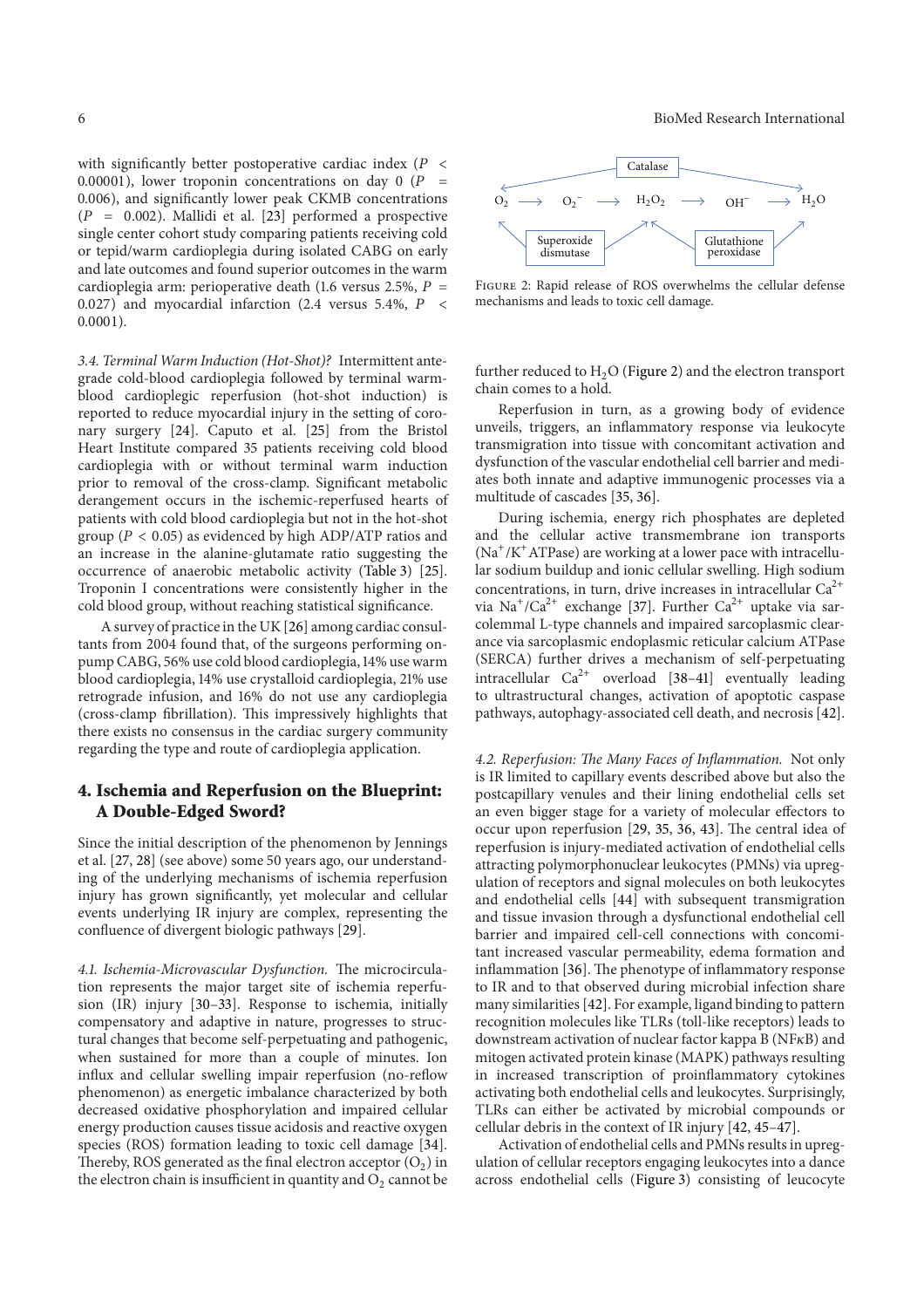

Figure 3: Dance of neutrophils. Leukocyte capture, rolling, adhesion, and transmigration through the endothelial cell barrier. PSGL, P selectin glycoprotein ligand; LSG, L selectin glycoprotein ligand; ICAM, intercellular adhesion molecule. Initial capture of leukocytes is mediated via selectin (endothelial P/E selectin binds PSGL); tight adhesion is mediated via integrins (neutrophil beta-2, leukocyte function associated antigen, CD11/CD18 binds ICAM).

tethering, activation, adhesion, and subsequent transmigration. The ability of PMNs to leave the blood stream and enter surrounding tissues is a critical feature of the immune response [36]. Each of these steps requires either upregulation or activation of distinct sets of adhesion molecules. Thereby, selectins initiate leukocyte attachment along vascular endothelium by mediating leukocyte rolling along activated endothelium (P selectin CD62P binds P selectin glycoprotein ligand 1) whereas integrins such as the neutrophil beta-2 integrin (CD11/CD18) bind endothelial intercellular adhesion molecules (ICAM) and play an important role in the subsequent steps of leukocyte migration into tissues (Figure 3).

Myocardial reperfusion not only saves the majority of the ischemic cells, but paradoxically has a downside called reperfusion injury with further myocardial injury and cardiomyocyte death, in part from microvascular (endothelial) injury and sterile inflammation. Reperfusion damage is a key determinant of postoperative organ functional recovery, morbidity, and mortality in adult and pediatric patients undergoing open-heart surgery. It is, therefore, important to understand the concept of ischemia with subsequent reperfusion as a two-edged sword.

#### 5. Experimental Translational Approaches

When preparing our review we found a total of 17.513 patients being compared to the type of cardioplegia they received (Table 3) and there is little evidence that blood or crystalloid, antegrade or retrograde, cold (with or without additional warm induction) or warm have any major impact on clinical outcome. Manipulating the conditions of delivery are, essentially, cosmetic changes. Real changes require innovative

steps in the concept of myocardial protection and treatment of ischemia reperfusion injury is the cornerstone of future cardioprotective regimens. The most promising and recent approaches are presented in Table 4.

5*.*1*. Is Peptide Treatment a Trojan Horse?* A competent endothelial cell barrier is the center structure integrating various proinflammatory signals and sets course for perfusion injury development. In terms of endothelial cell integrity and fluid extravasation VE cadherin is one of the key molecules integrating signals for opening and tightening of cell junctions [43, 48, 49] and is required for maintaining a restrictive endothelial cell barrier [44]. Barriers are largely formed by endothelial cell-cell contacts built up by VE-cadherin and are under the control of RhoGTPases [43]. VE cadherin has a binding site for the E1 fragment of the fibrin molecule [36]. Interaction of the fibrin  $\beta$ -chain and VE cadherin induces capillary tube formation, cell-cell contraction, and upregulation of ICAM-1 expression and induces leukocyte migration [50]. Cell-cell contraction and rupture of cellcell contacts result in capillary leak. Blockage of the VE cadherin binding site for the fibrin  $\beta$ -chain proves promising in reduction of IR injury and leukocyte transmigration [43, 48, 49]. The molecular key for protection is a peptide from the N-terminus of the  $\beta$ -chain (B $\beta_{15-42}$ ) which dissociates the src kinase Fyn from VE-cadherin-containing junctions. Following exposure to  $B\beta_{15-42}$ , Fyn dissociates from VEcadherin and associates with p190RhoGAP, a known antagonist of RhoA activation [43]. The activity of RhoGTPases is strictly regulated [51]. Rho GTPases cycle between an active GTP bound and an inactive GDP bound state. Rho GTPases can only interfere with their downstream effectors in the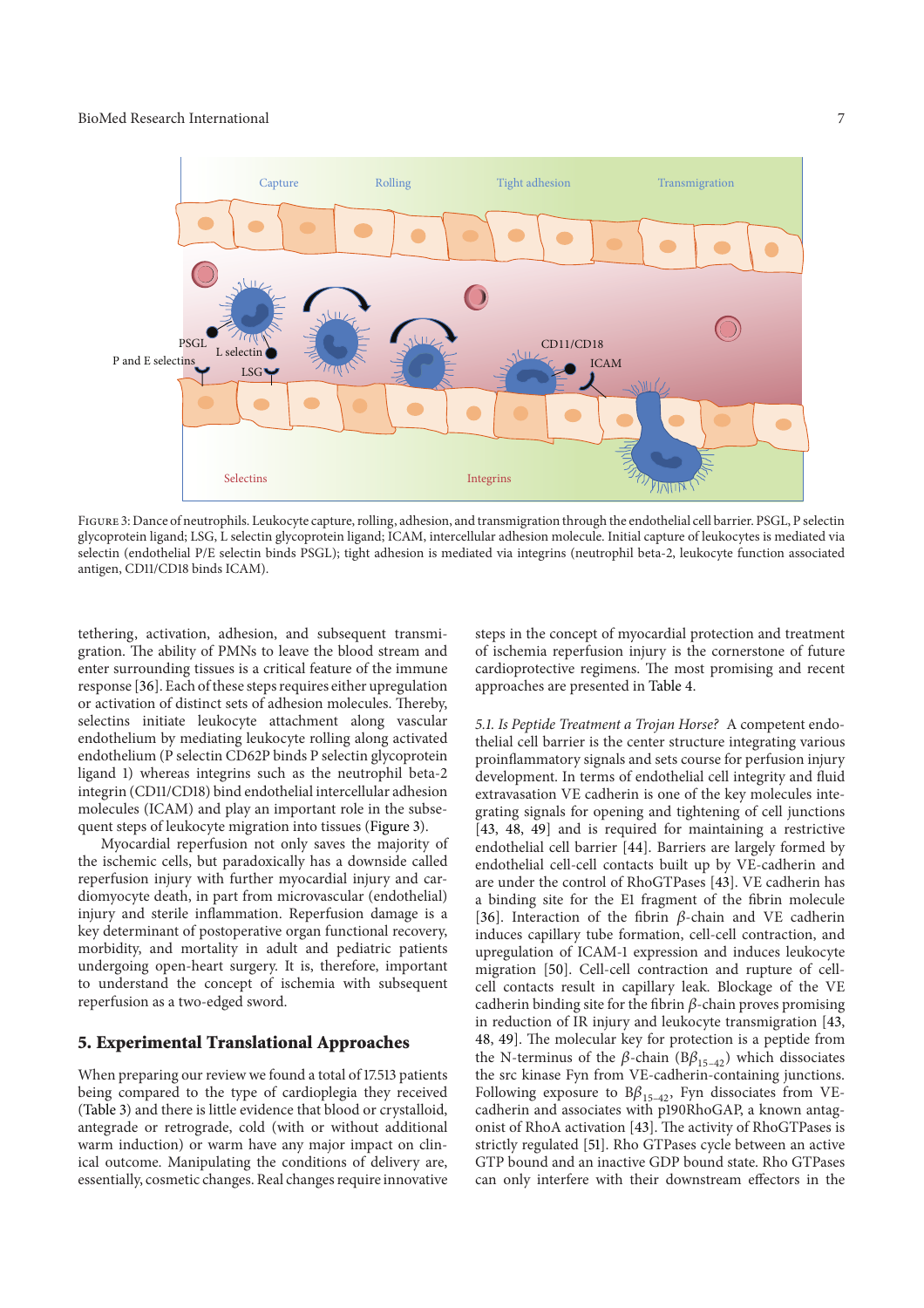$[55, 71]$ 

| Intervention                                 | Target                                             | Potential downside | Stage                      | Reference                        |
|----------------------------------------------|----------------------------------------------------|--------------------|----------------------------|----------------------------------|
| Fibrinogen split<br>product $B\beta_{15-42}$ | VE Cadherin                                        | Unclear            | Preclinical                | [35, 36, 43, 48, 49, 53, 54, 66] |
| Cingulin derived<br>sequence<br>GRRPGGISGG   | RhoAGTPase and<br>VE Cadherin                      | Unclear            | Preclinical                | $[35]$                           |
| TAK-242                                      | TLR4                                               | Immunosuppression  | Phase II clinical<br>trial | [60, 67]                         |
| Cyclosporine                                 | Cyclophilin/mPTP                                   | Immunosuppression  | Phase II clinical<br>trial | $[58]$                           |
| PHD inhibitor                                | Oxygen sensing<br>PHD enzyme, HIF<br>stabilization | Unclear            | Phase II clinical<br>trial | [61, 63]                         |
| Ischemic<br>preconditioning                  | Multiple                                           | Unclear            | Phase II clinical<br>trial | [61, 68]                         |
| Ischemic<br>postconditioning                 | Multiple                                           | Unclear            | Phase II clinical<br>trial | $[69]$                           |
| Remote ischemic<br>conditioning              | Multiple                                           | Unclear            | Phase II clinical<br>trial | $[70]$                           |
| .                                            | Endothelin A                                       |                    |                            |                                  |

Hypotension Phase II clinical<br>trial

Table 4: Examples of promising therapeutic approaches targeting ischemia reperfusion injury. Adapted from [42].

active GTP bound state. The activation of Rho GTPases is mediated by specific guanine nucleotide exchange factors (GEFs), which catalyse the exchange of GDP for GTP. The fibrin derived peptide drug  $B\beta_{15-42}$  has been proven to significantly reduce IR injury and leukocyte transmigration in experimental preclinical studies specifically designed with prolonged ischemia times [heart transplantation model in rodents [36, 49, 52], kidney transplantation model in rodents [48], animal models of Dengue shock syndrome [43], burn model in rodents [35], vascular interpolate models [53], and lung transplantation model in rodents (unpublished)] and to significantly decrease the necrotic core zone in acute ST elevation myocardial infarction in a clinical phase II study [54] and may constitute a Trojan horse in future IR injury treatment (Table 4).

receptor/Na<sup>+</sup>/H<sup>+</sup> exchange

5.2. Endothelin Receptor Blockers. The central role of the endothelial cell barrier in IR injury is not just confined to the receptors they express or the cytokines they upregulate but also the hormones they secrete [55]. Both circulating endothelin (ET-1) and endothelin receptors are significantly upregulated over ischemic myocardial tissue during IR and are associated with ischemic myocardial contracture [55]. This phenomenon is defined as a rise in resting tension and has attracted quite some attention since the recognition of the "stone heart" as a complication of cardiopulmonary bypass. On isolated rat hearts the  $ET_A$  selective antagonist PD 155080 (Table 4) reduces peak ischemic contracture (−49%), delays its time to onset (+56%), and improves recovery of reperfusion left ventricular developed pressure (LVDevP +12%), coronary flow (+16%), and diastolic relaxation (+50%) [55].

5.3. The Role of Mitochondrial Pores-Cyclosporine Rescue. Cardiac myocytes constitute both highly energy dependent and consuming cellular entities and as such not surprisingly host a high density of mitochondria for electromechanical coupling and force generation. Those cellular batteries can only guarantee function if the innermost mitochondrial membrane is maintained as an impermeable layer for buildup of an electrochemical gradient. Pores in this membrane lead to dissipation of the electric potential across the mitochondrial membrane resulting in "cellular suffocation" in part resembling uncoupling agents and enable mitochondrialcytosolic escape of reactive oxygen species and induction of apoptosis. As part of this, the mitochondrial permeability transition pore (mPTP) has attracted attention recently as being  $Ca^{2+}$  and ROS inducible [56], which directly links mPTP to ischemic injury, and Cyclosporine A sensitive (nonspecific mPTP opening inhibitor) [29, 57]. mPTP seems to be the common effector of a series of upstream signals and Cyclosporine trials on perfusion injury reduction published in the New England Journal of Medicine proved promising [29, 58] (Table 4).

5*.*4*. Toll-Like Receptors and TAK-*242*.* Surprisingly, the phenotype of inflammatory response to IR and to that observed during microbial infection is very similar [42]. Ligand binding to pattern recognition molecules like TLRs (tolllike receptors) leads to downstream activation of nuclear factor kappa B ( $N$ F $\kappa$ B) and mitogen activated protein kinase (MAPK) pathways resulting in increased transcription of proinflammatory cytokines activating both endothelial cells and leukocytes. TLRs can either be activated by microbial compounds or cellular debris in the context of IR injury [42, 45–47]. One of the most widely investigated pattern

Endothelin blockers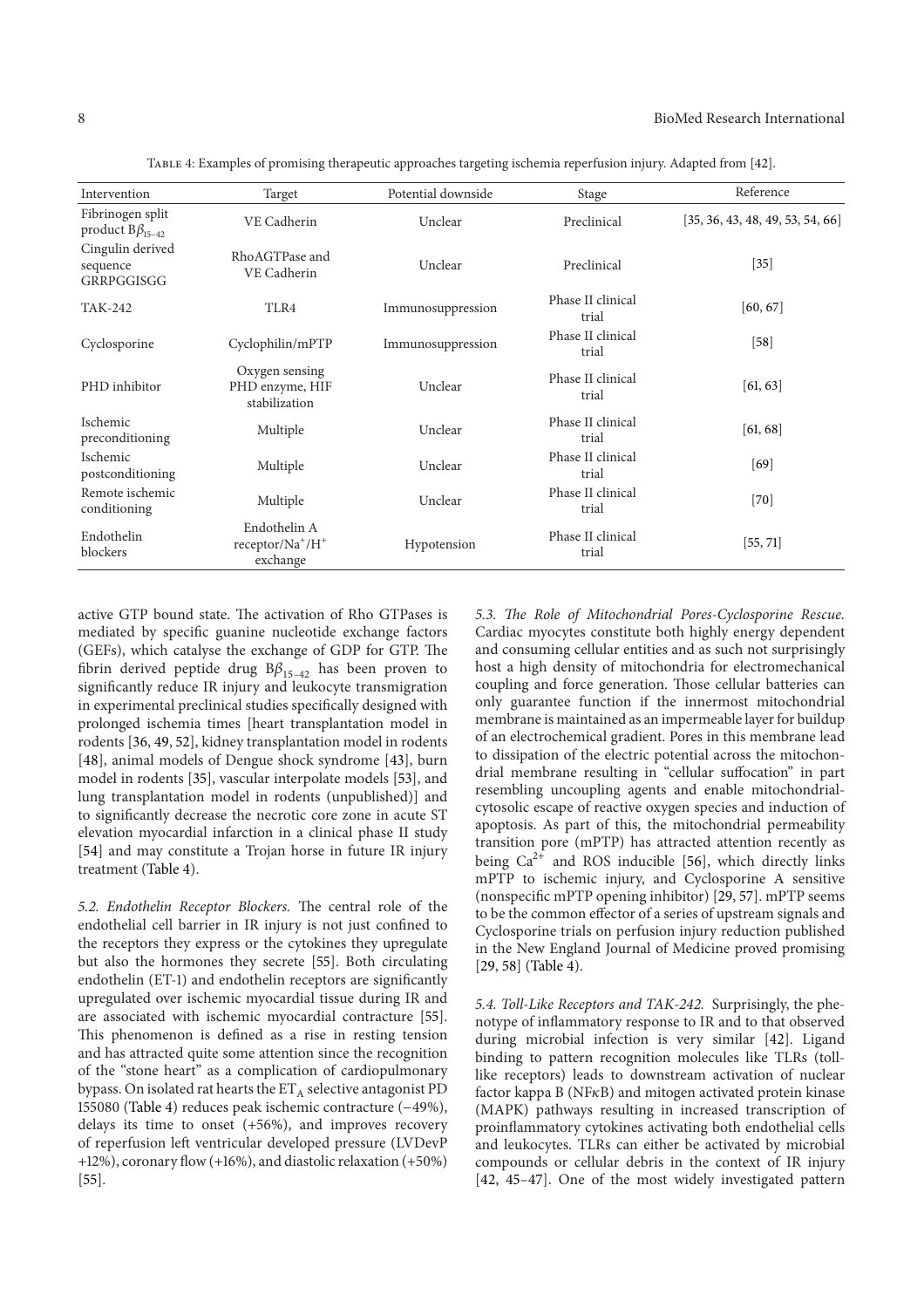recognition molecules is TLR4 usually mediating inflammatory response to gram negative lipopolysaccharide particles (LPS); however, TLR4 activation is significantly enhanced by oxidative stress occurring during IR injury [59]. TAK-242, an inhibitor of TLR4, shows efficacy in reduction of IR injury in large animal trials [60] (Table 4).

5.5. The Potential of Endogenous Mechanisms and Prolylhy*droxylase.* Apart from the lab bench, the heart does have endogenous protective mechanisms to fight ischemia for a limited period of time and those mechanisms might be amenable for future clinical practice as well. One of those endogenous mechanisms can be activated by repeated cycles of brief ischemia. Ischemic preconditioning (IP) is defined as an experimental technique that renders tissues resistant to the deleterious effects of ischemia reperfusion by prior exposure to brief repetitive cycles of vascular occlusion [61]. Cardioprotection by IP involves alteration of the myocardial cell phenotype to become more resistant to subsequent ischemic challenges [61]. During ischemia, energy metabolism switches from fatty acid oxidation to more oxidation-efficient glycolysis, allowing tissues to tolerate ischemic insults for a longer period of time. Thereby, hypoxia inducible factor- (HIF-) 1 acts as a molecular switch [62]. The stability of HIF is actually regulated by the oxygensensing prolylhydroxylase (PHD) enzyme. Convincing evidence suggests hypoxia inducible factor- (HIF-) 1 to play a central role in cardioprotection during IP. HIF-1 resides in the cytosol and translocates into the nucleus for subsequent gene expression of protective pathways upon anoxic insults [61]. When oxygen is abundant, HIF-1 is degraded mediated by Van Hippel Lindau tumor suppressor and PHD [61]. Treatment with pharmacological PHD inhibitors results in increased ischemia tolerance of the kidneys [63] and in cardioprotection similar to that seen with ischemic preconditioning in the heart [61]. To date, PHD inhibitors seem to be well tolerated in humans [64] suggesting that they could be readily tested in larger clinical trials (Table 4).

Recent experiments suggests that, for activation of this self-protective mechanisms, it is not relevant whether conditioning ischemic cycles precede (preconditioning) or follow (postconditioning) the sustained myocardial ischemia or whether they occur in organs remote from the heart (remote conditioning) [65].

#### 6. Conclusion

Taken together, this review shows that cardioprotection has evolved from pure application of potassium rich solution towards a complex field in which different and, in part, adversarial strategies exist: ranging from different routes of administration (antegrade/retrograde) via different preparations (crystalloid/blood) to different modes (warm/tepid/warm, single shot/intermittent). But despite this multitude of options, current clinical regimens might be less than optimal for certain patient collectives and certain clinical scenarios. Current cardioplegic regimens were originally developed in the setting of CABG procedures, with morphologically

In an area in which current cardioprotective regimens are limited and no longer adequately meet the demands of a still growing and high-rising cardiothoracic surgery community's expectations, one possibly needs to redefine cardioprotective regimens.

This review highlights both improved understanding and improved management of ischemia reperfusion injury as the central dogma of future cardioprotective approaches and draws attention towards potential new clinical avenues with a considerable translational perspective. Chances are good that we find one of those promising approaches as part of future cardioprotective regimens.

### Conflict of Interests

The authors declare that they have no competing interests.

#### References

- [1] D. J. Chambers and H. B. Fallouh, "Cardioplegia and cardiac surgery: pharmacological arrest and cardioprotection during global ischemia and reperfusion," *Pharmacology & Therapeutics*, vol. 127, no. 1, pp. 41–52, 2010.
- [2] R. K. Ghanta, P. S. Shekar, S. McGurk, D. M. Rosborough, and S. F. Aranki, "Long-term survival and quality of life justify cardiac surgery in the very elderly patient," *The Annals of Thoracic Surgery*, vol. 92, no. 3, pp. 851–857, 2011.
- [3] F. Nicolini, A. Agostinelli, A. Vezzani et al., "The evolution of cardiovascular surgery in elderly patient: a review of current options and outcomes," *BioMed Research International*, vol. 2014, Article ID 736298, 10 pages, 2014.
- [4] A. Hassan, A. Newman, D. T. Ko et al., "Increasing rates of angioplasty versus bypass surgery in Canada, 1994–2005," *American Heart Journal*, vol. 160, no. 5, pp. 958–965, 2010.
- [5] J. S. Ingwall, "Energy metabolism in heart failure and remodelling," *Cardiovascular Research*, vol. 81, no. 3, pp. 412–419, 2009.
- [6] S. Massberg and K. Messmer, "The nature of ischemia/reperfusion injury," *Transplantation Proceedings*, vol. 30, no. 8, pp. 4217–4223, 1998.
- [7] K. Fey, D. Follette, J. Livesay et al., "Effects of membrane stabilization on the safety of hypothermic arrest after aortic crossclamping," *Circulation*, vol. 56, no. 3, pp. 143–147, 1977.
- [8] S. M. Goldstein, R. L. Nelson, D. H. McConnell, and G. D. Buckberg, "Effects of conventional hypothermic ischemic arrest and pharmacological arrest on myocardial supply/demand balance during aortic cross clamping," *The Annals of Thoracic Surgery*, vol. 23, no. 6, pp. 520–528, 1977.
- [9] L. W. Traverso, B. T. Ferrari, G. D. Buckberg, and R. K. Tompkins, "Elevated postoperative renal clearance of amylase without pancreatitis after cardiopulmonary bypass," The Amer*ican Journal of Surgery*, vol. 133, no. 3, pp. 298–303, 1977.
- [10] H. B. Barner, "Blood cardioplegia: a review and comparison with crystalloid cardioplegia," *The Annals of Thoracic Surgery*, vol. 52, no. 6, pp. 1354–1367, 1991.
- [11] E. Øvrum, G. Tangen, S. Tølløfsrud, R. Øystese, M. A. L. Ringdal, and R. Istad, "Cold blood cardioplegia versus cold crystalloid cardioplegia: a prospective randomized study of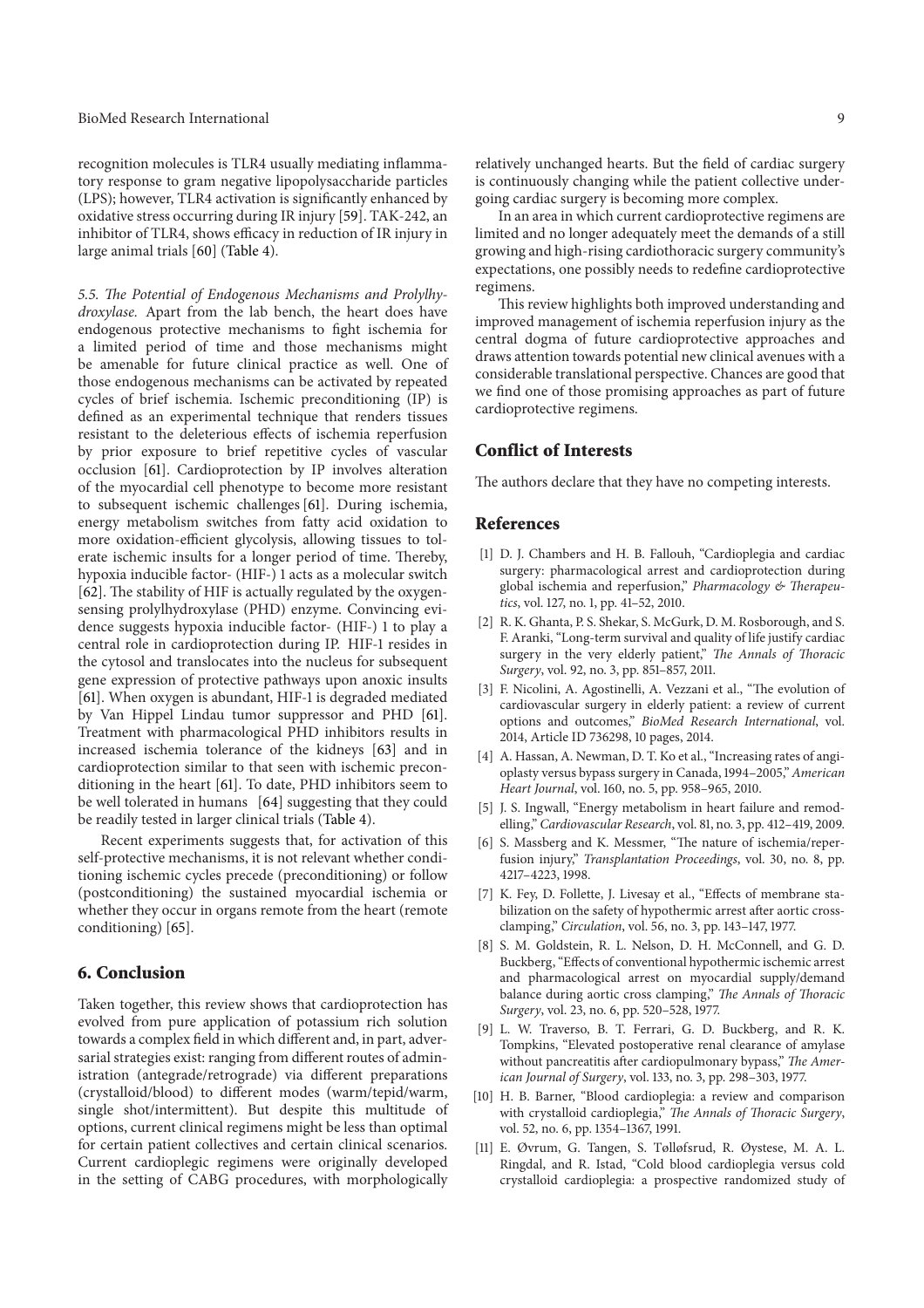1440 patients undergoing coronary artery bypass grafting," The *Journal of Thoracic and Cardiovascular Surgery*, vol. 128, no. 6, pp. 860–865, 2004.

- [12] E. Øvrum, G. Tangen, S. Tølløfsrud, R. Øystese, M.-A. L. Ringdal, and R. Istad, "Cold blood versus cold crystalloid cardioplegia: a prospective randomised study of 345 aortic valve patients," *European Journal of Cardio-thoracic Surgery*, vol. 38, no. 6, pp. 745–749, 2010.
- [13] V. Guru, J. Omura, A. A. Alghamdi, R. Weisel, and S. E. Fremes, "Is blood superior to crystalloid cardioplegia? A meta-analysis of randomized clinical trials," *Circulation*, vol. 114, no. 1, pp. I331–I338, 2006.
- [14] W. A. Anderson, L. D. Berrizbeitia, D. A. Ilkowski et al., "Normothermic retrograde cardioplegia is effective in patients with left ventricular hypertrophy: a prospective and randomized study," The Journal of Cardiovascular Surgery, vol. 36, no. 1, pp. 17–24, 1995.
- [15] F. Dagenais, L. C. Pelletier, and M. Carrier, "Antegrade/retrograde cardioplegia for valve replacement: a prospective study," )*e Annals of* )*oracic Surgery*, vol. 68, no. 5, pp. 1681–1685, 1999.
- [16] P. Menasche, F. Tronc, A. Nguyen et al., "Retrograde warm blood cardioplegia preserves hypertrophied myocardium: a clinical study," Annals of Thoracic Surgery, vol. 57, no. 6, pp. 1429–1435, 1994.
- [17] R. N. Gates, H. Laks, D. C. Drinkwater et al., "Gross and microvascular distribution of retrograde cardioplegia in explanted human hearts," *The Annals of Thoracic Surgery*, vol. 56, no. 3, pp. 410–417, 1993.
- [18] T. Vähäsilta, A. Saraste, V. Kytö et al., "Cardiomyocyte apoptosis after antegrade and retrograde cardioplegia," Annals of Thoracic *Surgery*, vol. 80, no. 6, pp. 2229–2234, 2005.
- [19] T. Vähäsilta, M. Malmberg, A. Saraste et al., "Cardiomyocyte apoptosis after antegrade and retrograde cardioplegia during aortic valve surgery," *The Annals of Thoracic Surgery*, vol. 92, no. 4, pp. 1351–1357, 2011.
- [20] A. A. Lotto, R. Ascione, M. Caputo et al., "Myocardial protection with intermittent cold blood during aortic valve operation: antegrade versus retrograde delivery," *The Annals of Thoracic Surgery*, vol. 76, no. 4, pp. 1227–1233, 2003.
- [21] H. Radmehr, A. Soleimani, H. Tatari, and M. Salehi, "Does combined antegrade-retrograde cardioplegia have any superiority over antegrade cardioplegia?" *Heart, Lung & Circulation*, vol. 17, no. 6, pp. 475–477, 2008.
- [22] Y. Fan, A.-M. Zhang, Y.-B. Xiao, Y.-G. Weng, and R. Hetzer, "Warm versus cold cardioplegia for heart surgery: a metaanalysis," *European Journal of Cardio-thoracic Surgery*, vol. 37, no. 4, pp. 912–919, 2010.
- [23] H. R. Mallidi, J. Sever, M. Tamariz et al., "The short-term and long-term effects of warm or tepid cardioplegia," The Journal of )*oracic and Cardiovascular Surgery*, vol. 125, no. 3, pp. 711–720, 2003.
- [24] R. Ascione, S. M. Suleiman, and G. D. Angelini, "Retrograde hot-shot cardioplegia in patients with left ventricular hypertrophy undergoing aortic valve replacement," Annals of Thoracic *Surgery*, vol. 85, no. 2, pp. 454–458, 2008.
- [25] M. Caputo, W. C. Dihmis, A. J. Bryan, M.-S. Suleiman, and G. D. Angelini, "Warm blood hyperkalaemic reperfusion ("hot shot") prevents myocardial substrate derangement in patients undergoing coronary artery bypass surgery," *European Journal of Cardio-thoracic Surgery*, vol. 13, no. 5, pp. 559–564, 1998.
- [26] S. Karthik, A. D. Grayson, A. Y. Oo, and B. M. Fabri, "A survey of current myocardial protection practices during coronary artery bypass grafting," Annals of the Royal College of Surgeons of *England*, vol. 86, no. 6, pp. 413–415, 2004.
- [27] R. B. Jennings, H. M. Sommers, G. A. Smyth, H. A. Flack, and H. Linn, "Myocardial necrosis induced by temporary occlusion of a coronary artery in the dog," *Archives of Pathology*, vol. 70, pp. 68–78, 1960.
- [28] C. E. Murry, R. B. Jennings, and K. A. Reimer, "Preconditioning with ischemia: a delay of lethal cell injury in ischemic myocardium," *Circulation*, vol. 74, pp. 1124–1136, 1986.
- [29] A. T. Turer and J. A. Hill, "Pathogenesis of myocardial ischemiareperfusion injury and rationale for therapy," *The American Journal of Cardiology*, vol. 106, no. 3, pp. 360–368, 2010.
- [30] H. Motoyama, F. Chen, A. Ohsumi et al., "Protective effect of plasmin in marginal donor lungs in an ex vivo lung perfusion model," *The Journal of Heart and Lung Transplantation*, vol. 32, no. 5, pp. 505–510, 2013.
- [31] S. Westaby, R. Kharbanda, and A. P. Banning, "Cardiogenic shock in ACS. Part 1: prediction, presentation and medical therapy," *Nature Reviews Cardiology*, vol. 9, no. 3, pp. 158–171, 2012.
- [32] J. Kaszaki, A. Wolfárd, L. Szalay, and M. Boros, "Pathophysiology of ischemia-reperfusion injury," *Transplantation Proceedings*, vol. 38, no. 3, pp. 826–828, 2006.
- [33] N. G. Frangogiannis, C. W. Smith, and M. L. Entman, "The inflammatory response in myocardial infarction," *Cardiovascular Research*, vol. 53, no. 1, pp. 31–47, 2002.
- [34] G. Galasso, S. Schiekofer, C. D'Anna et al., "No-reflow phenomenon: pathophysiology, diagnosis, prevention, and treatment. A review of the current literature and future perspectives," *Angiology*, vol. 65, no. 3, pp. 180–189, 2014.
- [35] O. Goertz, H. Lauer, L. von der Lohe et al., "Peptide XIB13 reduces capillary leak in a rodent burn model," *Microvascular Research*, vol. 93, pp. 98–104, 2014.
- [36] P. Petzelbauer, P. A. Zacharowski, Y. Miyazaki et al., "The fibrinderived peptide B $\beta$ 15-42 protects the myocardium against ischemia-reperfusion injury," *Nature Medicine*, vol. 11, no. 3, pp. 298–304, 2005.
- [37] M. Tani and J. R. Neely, "Role of intracellular na+ in ca2+ overload and depressed recovery of ventricular function of reperfused ischemic rat hearts. Possible involvement of h+-na+ and na+-ca2+ exchange," *Circulation Research*, vol. 65, no. 4, pp. 1045–1056, 1989.
- [38] L. R. Bush, J. L. Romson, J. L. Ash, and B. R. Lucchesi, "Effects of diltiazem on extent of ultimate myocardial injury resulting from temporary coronary artery occlusion in dogs," *Journal of Cardiovascular Pharmacology*, vol. 4, no. 2, pp. 285–296, 1982.
- [39] E. F. du Toit and L. H. Opie, "Modulation of severity of reperfusion stunning in the isolated rat heart by agents altering calcium flux at onset of reperfusion," *Circulation Research*, vol. 70, no. 5, pp. 960–967, 1992.
- [40] S. Krause and M. L. Hess, "Characterization of cardiac sarcoplasmic reticulum dysfunction during short-term, normothermic, global ischemia," *Circulation Research*, vol. 55, no. 2, pp. 176–184, 1984.
- [41] P. Kaplan, M. Hendrikx, M. Mattheussen, K. Mubagwa, and W. Flameng, "Effect of ischemia and reperfusion on sarcoplasmic reticulum calcium uptake," *Circulation Research*, vol. 71, no. 5, pp. 1123–1130, 1992.